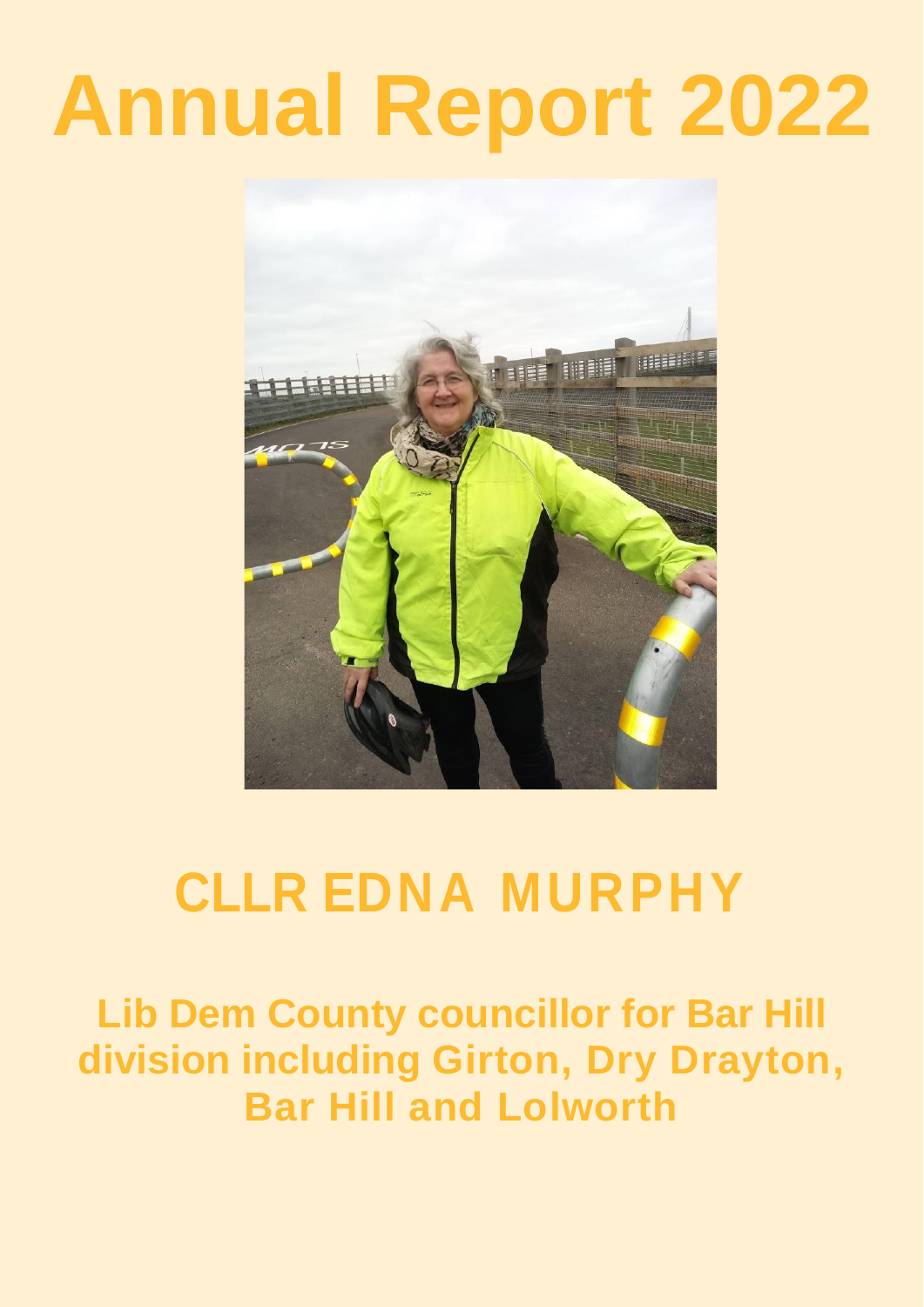#### **Introduction**

It was a privilege to have been elected in the County Council elections in May 2021 to represent our local communities.

The elections saw the Conservative Group lose its majority on Cambridgeshire County Council. The number of councillors elected for each political group was as follows:

| <b>Conservatives</b>     | 28 |
|--------------------------|----|
| <b>Liberal Democrats</b> | 20 |
| Labour                   | g  |
| Independents             |    |

#### **1 The Council**

- **1.1** A new Joint Administration of Liberal Democrat, Labour and Independent councillors is now running the Council, and the three groups have signed an Agreement including a policy framework, protocols for working arrangements, and a new committee structure.
- **1.2** I am the Chair of my political group. This means I am responsible for organizing group meetings and ensuring we manage ourselves according to our standing orders.
- **1.3** I have been appointed to the Fire Authority, and was elected its Chair last summer. I am both the first woman and first non conservative to have held this position since its inception. I am proud that also elected Vice Chair was a Labour Councillor from Peterborough, who became the first member of an ethnic minority to be in a leadership position in the Fire Authority. As Chair of the Fire Authority I am a member of the Combined Authority Board, the decision making body chaired by the Mayor, along with leaders of local councils and the Police and Crime Commissioner.
- **1.4** On the County Council I am a member of the Strategy & Resources Committee, Adults & Health committee (including health scrutiny), the Pension Fund Committee and I chair the Staffing Committee which deals with senior appointments and policy.
- **1.5** The County Council's move from Shire Hall in Cambridge to Alconbury finally took place in the autumn - but not for Full Council meetings, for which the 'Multi Function Room' at Alconbury is certainly too small for meetings with COVID social distancing, and probably even when social distancing is not required. The Annual Meeting of the Council in May 2021 was held amid the war planes of the Imperial War Museum at Duxford.
- **1.6** The new Joint Administration has been taking stock of the Council it has inherited. We invited in a 'peer challenge' panel of expert councillors and council officers from the Local Government Association to look at the operation of the Council and advise on priorities. They did so, and came back in spring this year to update on how we were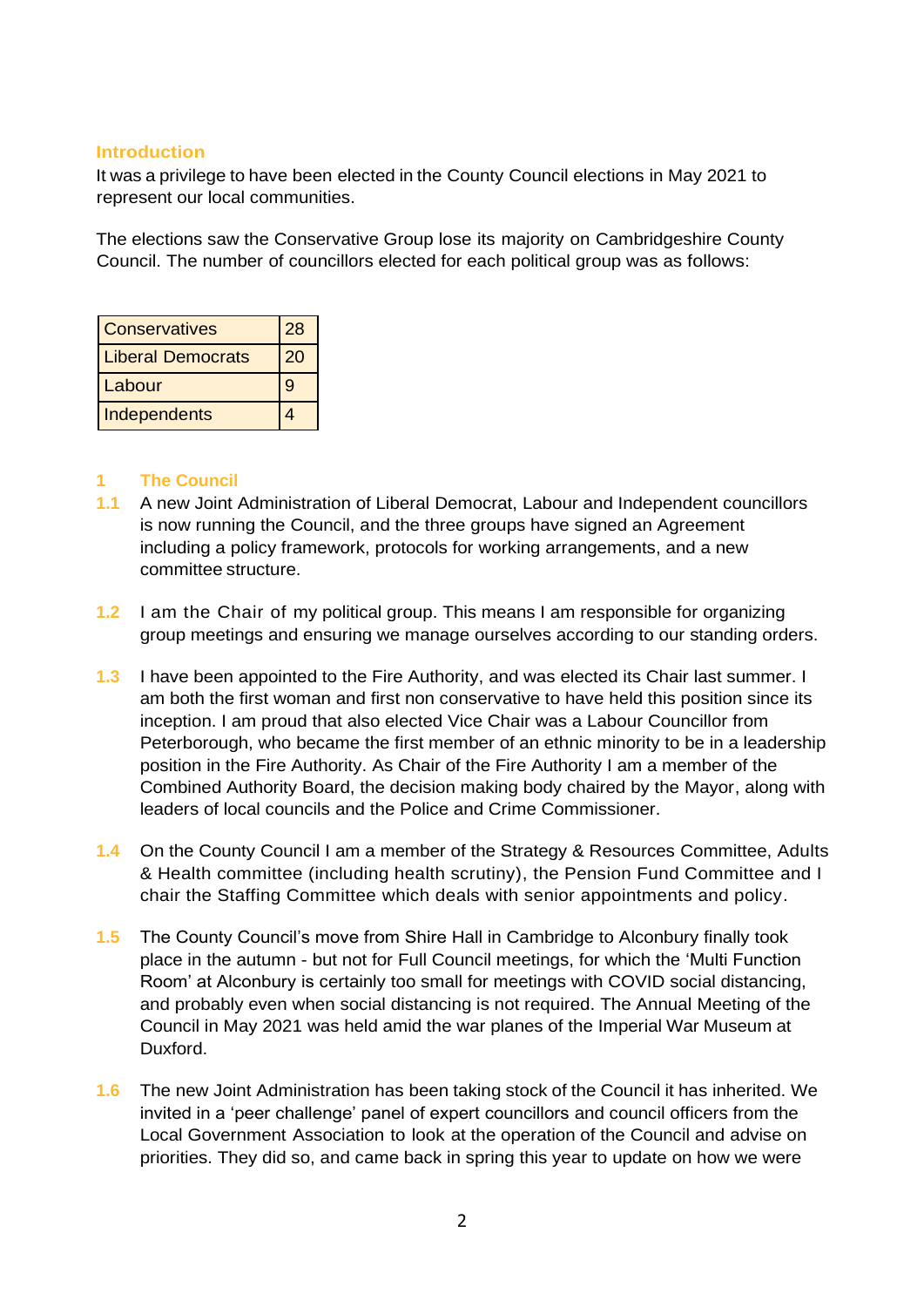doing. We also convened an Independent Remuneration Panel, as we are required to do, to review councillor allowances. Unlike the previous administration we agreed their recommendations unaltered.

**1.7** The Council's Chief Executive retired during the year, and we appointed a new Chief Executive Stephen Moir who started in post in February 2022. Unlike his predecessor, Stephen will serve Cambridgeshire County Council only, not Peterborough too. This is part of a process of disentangling many of the joint staffing structures set up by the previous administration, so that we and they can focus on Cambridgeshire priorities.

#### **2 Strategy & Resources**

- **2.1** The new Council inherited a budget gap of £22.2M for this year. We managed to balance the budget this time, but very significant financial challenges lie ahead. The budget gap we inherited was set to rise to £86M by 2027, and our 'peer challenge' team identified this as an issue 'of significant magnitude'.
- **2.2** The Council increased its portion of Council Tax in February, by 1.99% for general services, and 3% for adult social care. This was a difficult decision to take during the current cost of living crisis, but many people struggling most with increased bills and prices are those who are most likely to need council services, and likely to pay a lower council tax increase. The Conservative opposition proposed an increase of 3% instead, with no increase for general services.
- **2.3** The Council's budget for this year included a £14M 'Just Transition Fund' to tackle inequality, improve lives, and care for the environment.
- **2.4** The new Joint Administration commissioned an independent review of the Council's development company This Land. This found 'unusual' accounting practices and 'shortcomings [which] require immediate attention'. It said, 'Overall we do not consider that there is a fullunderstanding within This Land of thelevel of risk exposure the business is under.' The review made a number of recommendations, most to be carried out within 3 months. The new Administration also reviewed the financial model for the lease of the old Shire Hall building.
- **2.5** The County Council's Farms estate extends to 33,000 acres the biggest public sector rural estate in England and Wales. The new Joint Administration is keen to reposition this asset not just as a source of rental income (although that is important) but also as a major part of our environmental and climate ambitions.

#### **3 Adults & Health**

**3.1** One of the major changes the new administration made to the Council's committee system was to combine the former Adults Committee and Health Committee into a single committee, making the most of the close relationship between health provision and adult social care. The Committee has been working hard towards the introduction of the Government's Integrated Care System across health and care providers in Cambridgeshire. We also welcomed a new Director of Public Health, Jyoti Atri.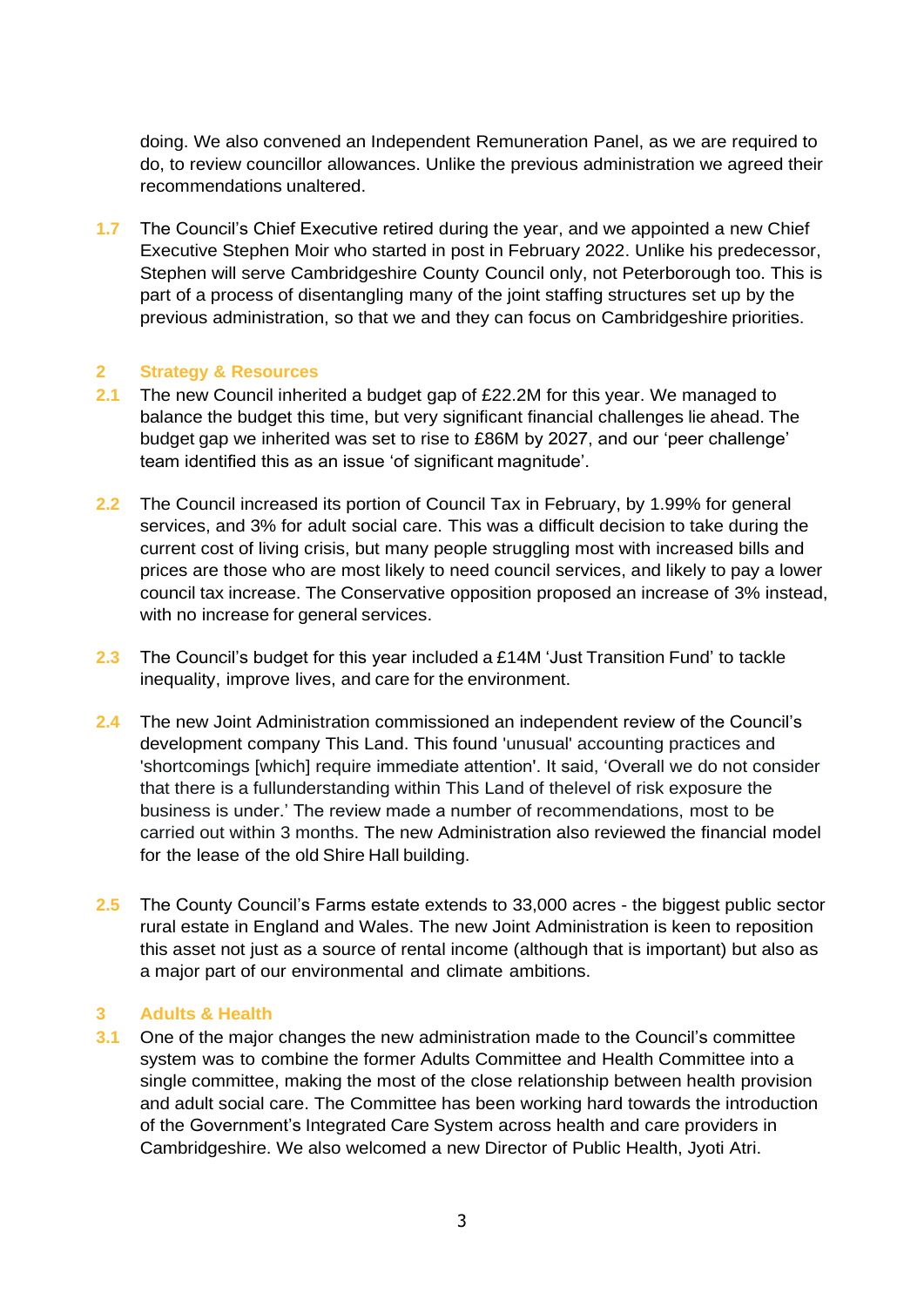- **3.2** The COVID pandemic has had a devastating effect in terms of loss of life, long-term health challenges, and the emotional impact on families. We certainly do not yet know the full impact on health long term for those who have had Covid. Workforce challenges in health and care are acute, as people are reassessing their careers and Brexit undermines the ability to employ staff with the right skills. The Council has worked extensively with partner agencies to support the COVID effort, though with all precautions now removed in England case numbers have surged in recent months.
- **3.3** The Joint Administration has adopted a 'health in all policies' approach. We are investing in the development of 'Care Together', with Community Catalysts supporting local social care micro-enterprises as an alternative tolarge agency staff models, and rolling out the Real Living Wage to social care workers. We have established increased support for unpaid carers and expanded the Direct Payment option to more people. And we have invested further in the Enhanced Response Service as an alternative to continuing reliance on over stretched A&E departments.
- **3.4** The Council has invested in public health programmes, including more NHS health checks, and local grants for community wellbeing activities. It has also started to assess the impact of government reforms onour social care responsibilities, in which it's clear there will be very significant new responsibilities and costs without new funding.
- **3.5** Work is progressing on the opportunity to build 80 flats on land at the Princess of Wales Hospital in Ely. 16 of these will be let out to Cambridgeshire Community Services NHS Trust as a hospital rehabilitation ward enabling health and social care to be further integrated.

# **4 Children & Young People**

- **4.1** A major focus of this committee during the year was to ensure funding of vouchers over school holidays for families eligible for free school meals. This happened throughout 2021/22 and is guaranteed throughout 2022/23. The Council has also worked with local providers on to establish the Holiday Activity & Food programme for the children of families on benefits-related free school meals. The numbers of children in Cambridgeshire eligible for free school meals has continued to increase significantly across the county.
- **4.2** The Council has carried out a high-profile drive to recruit more local foster carers and ensure more children and young people in care can remain within the county.
- **4.3** The national shortage of HGV drivers means the County Council has faced challenges in both home to school transport and school catering duringthe year, adding still more pressure for existing staff on top of Covid.
- **4.4** A motion calling for a network of mental health hubs to meet the needs of young people received unanimous support from the Council. Work is beginning on putting this into practice.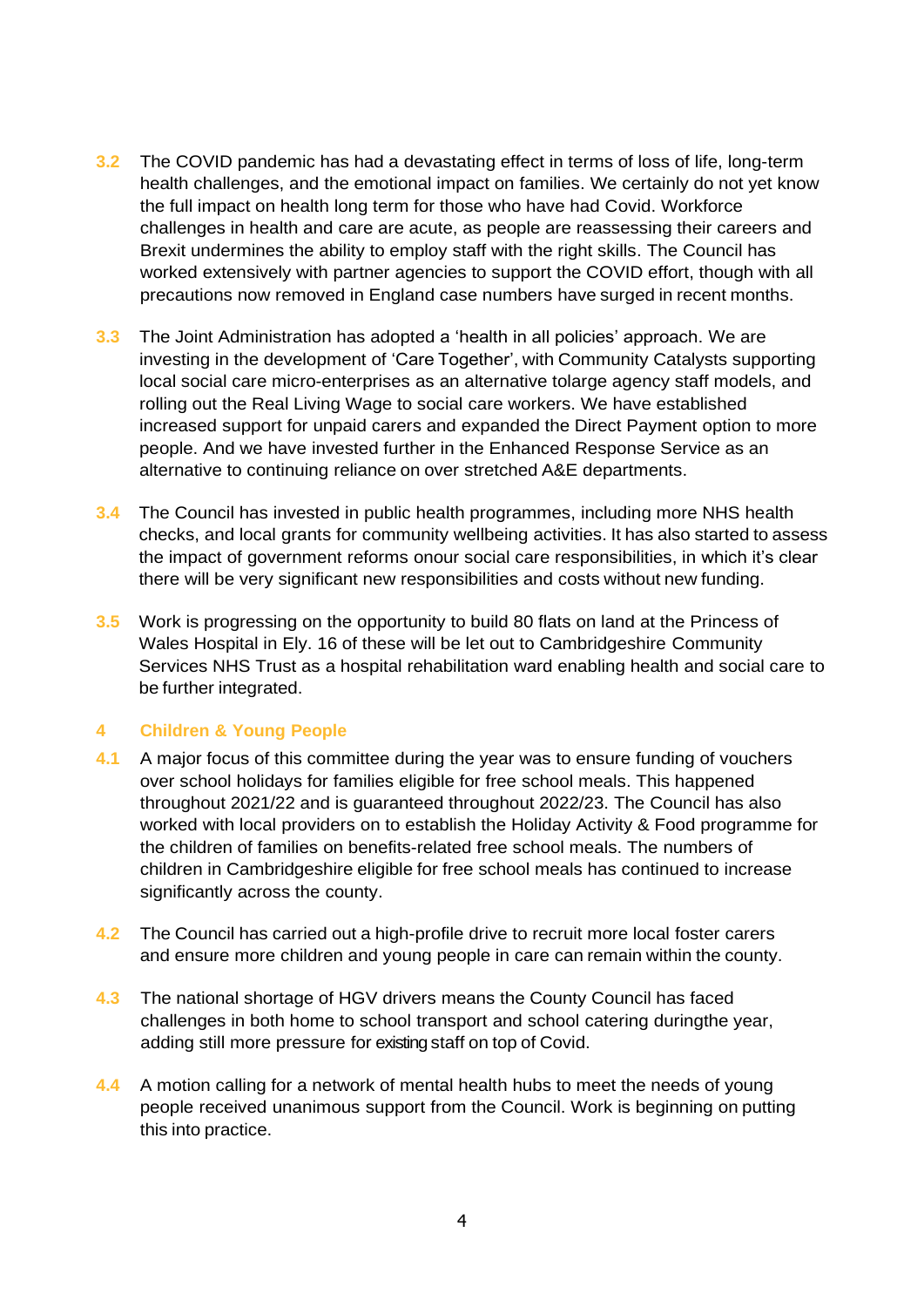**4.5** A full and comprehensive review of admission arrangements for all own admission authority schools has been agreed, to include the published definitions of existing school catchment areas, and admission policies for schools with a sixth form. The Council is also proposing to commission new and additional places to meet rising demand for specialist placements for children with special educational needs.

#### **5 COSMIC!**

- **5.1** The former Communities & Partnership Committee was renamed Communities, Social Mobility & Inclusion Committee – COSMIC for short.
- **5.2** The committee has been responsible for supporting communities through COVID, making provision for refugeesfrom Afghanistan and now Ukraine, assisting EU citizens in obtaining settled status and voting rights, as well as a range of public services from libraries to mortuaries. It runs what was the Innovate & Cultivate Fund, now *Cultivate Cambs*, funding community support activities. It also drew up a Domestic Abuse Safe Accommodation Strategy.
- **5.3** COSMIC makes decisions about the Household Support Fund, which supports people experiencing immediate financial hardship to pay for food, household energy or otheressential items. The number of families struggling financially is increasing and tragically this is likely to increase rather than decrease in the next few months.
- **5.4** The committee is also responsible for developing one of the Joint Administration's major commitments - decentralisation of Council services and decision making, to bring the Council closer to communities and make it more locally accountable.

#### **6 Environment**

- **5.1** The new Environment & Green Investment Committee, chaired by Cllr Dupre, has been exceptionally busy this year, with a large number of practical projects as well as new strategies. The committee is responsible for climate change and renewable energy, strategic planning, flood and water, biodiversity, waste, antiquities, and surprisingly digital infrastructure and broadband.
- **6.2** Waste has been contentious, with unpopular commercial applications for incinerators at Wisbech and Woodhurst, very expensive odour control measures required to the Amey facility at Waterbeach, and uncertainty about the Government's intentions following several consultations on extended producer responsibility, deposit return schemes, and recycling. The Council's recycling centres at Milton and March are also in the early stages of plans for upgrades.
- **6.3** The Council's high-profile scheme to get the community of Swaffham Prior off oil and onto a new renewable energy community heating system continues to progress well, with a £3.2M Government grant awarded. Other energy schemes include the installation of solar panels on Park & Ride sites, small-scale solar farms with private wire connections to commercial customers, and replacement of gas and oil boilers in schools and in the Council's own premises around the county. We have also run another round of Solar Together, the group buying scheme for homeowners wanting to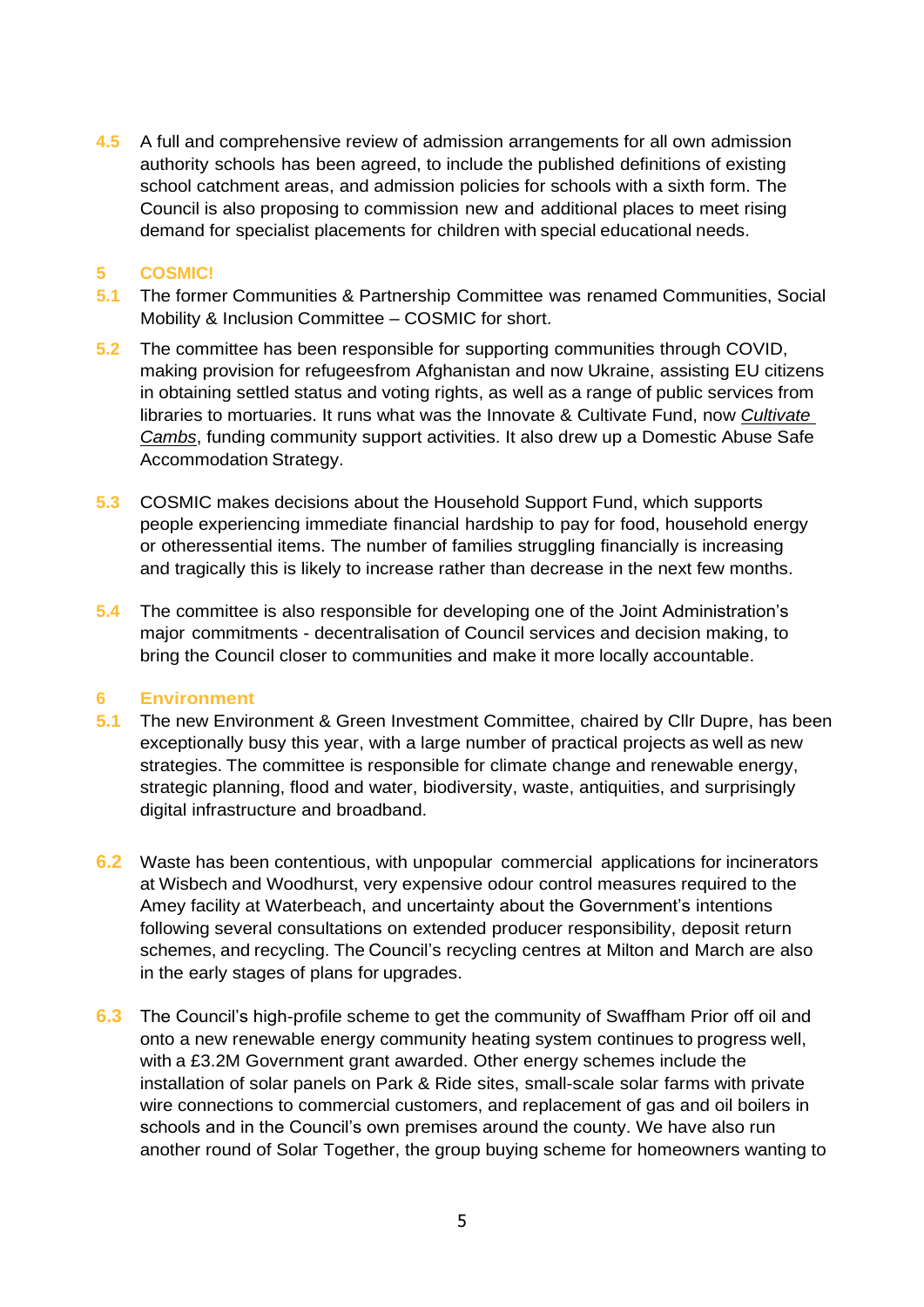invest in solar panels and battery storage.

- **6.4** Meanwhile commercial operation Sunnica has submitted a planning application to the Secretary of State for what is believed to be the largest solar farm in the country, stretching from Red Lodge in West Suffolk to Burwell in East Cambridgeshire. The County Council is a consultee in this process.
- **6.5** The committee developed two important strategies this year a revised Local Flood Risk Management Strategy, and an updated Climate Change & Environment Strategy. The Flood Risk strategy was accompanied by local initiatives to promote and fund community flood groups, visits by the Floodmobile to demonstrate options for fitting flood prevention measures in domestic properties, and clarification of the responsibilities of riparian owners for maintaining their watercourses. The year saw local flood and water matters require attention in all parts of Bar Hill division.
- **6.6** The Climate Change & Environment Strategy sets a new and more ambitious target for a net-zero carbon Cambridgeshire by 2045, aiming to work with businesses and communities to bring this about. We are also working on a Cambridgeshire Decarbonisation Fund and Local Area Energy Planning. Lib Dem Council Leader Lucy Nethsingha is leading plans for a 'Cambridgeshire COP' following the high-profile international COP26 climate negotiations in Glasgow.
- **6.7** As every year, the Council publish edits carbon footprint report. COVID meant 2020/21 was an unusual year, with not only less travel but also less construction, two of the biggest greenhouse gas contributors. The shrinkage in our carbon footprint is likely not to be sustained next year.
- **6.8** We invested an additional £109K over last winter to undertake urgent repairs to various biodiversity sites, as well as to begin a biodiversity audit of the Council's land to set a baseline for our commitment to increase biodiversity in Cambridgeshire. We have also promoted, and taken part in, the Queen's Green Canopy initiative to mark the Platinum Jubilee.
- **6.9** The County Council has responded tovarious strategic planning consultations including for North East Cambridge, the move of the Cambridge Waste Water Treatment Plant, and various phases of the development of Northstowe. It also adopted the revised Minerals & Waste Local Plan.
- **6.10** A new heritage website for Cambridgeshire is currently under construction. Meanwhile, a recent discovery in Fenstanton has turned out to be of international significance—a human skeleton with a nail through the foot, which experts believe to be the remains of a Romancrucifixion, probably of a slave.
- **6.11** Connecting Cambridgeshire has produced a new digital connectivity strategy for Cambridgeshire & Peterborough. We were concerned that the implications of the 2025 copper switch-off for many systems were not fully taken on board.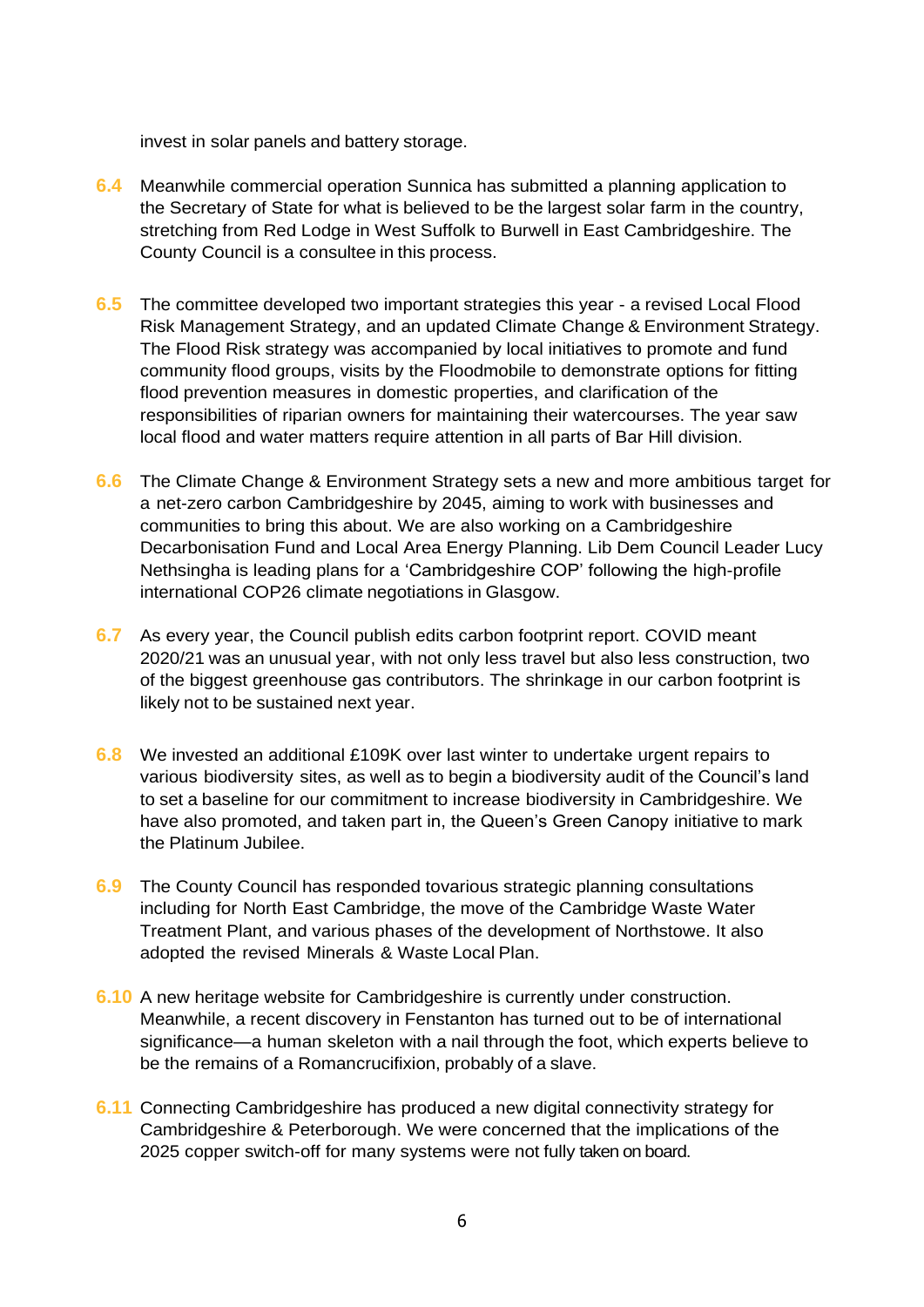# **7 Constitution & Ethics**

- **7.1** An issue dominating Cambridgeshire politics since the whistle was blown in 2018 is 'Farmgate' – in which the County Council's deputy leader Cllr Roger Hickford was awarded the tenancy of a County Council-owned farm in Girton. The new Joint Administration took office committed to publishing the facts, and this has now happened. Mr Hickford was found by independent investigators to have broken the councillors' Code of Conduct in seven different ways, including bullying and improper use of position for personaladvantage. Mr Hickford resigned from the Council before the election.
- **7.2** In less contentious news, the committee proposed a new Parental Leave Policy for councillors which was adopted by the Council.
- **7.3** The committee proposed, and the Council agreed, changes to the Council's standing orders which mean that councillors will no longer be able to propose to Full Council motions that relate to current planning applications that are before the Council or that it is likely to be consulted on. This does not prevent councillors speaking out, campaigning and supporting their residents in all sorts of ways on contentious local planning applications. But the purpose was to stop councillors misusing Full Council meetings to set Council policy on applications which must be decided impartially by the Council's Planning Committee.

# **8 Highways & Transport**

- **8.1** The new Council is facing up to the many challenges left by its outgoing administration. Not least of these wasthe atrocious state of the county's 100k gullies, whose lack of maintenance contributed to the flooding of winter 2020/21. These are now being mapped and cleared, including one which was in such a bad state a metal detector was required to actually find it.
- **8.2** We have established a new funding pot for local communities to bid into for 20MPH zones, to make these more widespread and easier to obtain. Also a working group will publish a proposed new policy on heavy goods vehicles in villages, which will align with the Combined Authority's forthcoming Local Transport & Connectivity Plan.
- **8.3** The Council has been focusing on Active Travel, with the aim of improving infrastructure for pedestrians, cyclists, and equestrians. A new Local Cycling & Walking Infrastructure Plan is in progress. The Council has expressed interest in taking up the prospect of being able to enforce moving traffic offences such as breaching weight limits.
- **8.4** Local Highways Improvement bids last summer were successful for Dry Drayton, but not for Girton or Bar Hill. A new policy on LHI bids and a less burdensome process is being developed for the next round, and more funding is being set aside for LHI bids. It is a priority to improve safety and support local priorities.
- **8.5** The budget for work on the Oakington Bridge remains in the highways maintenance